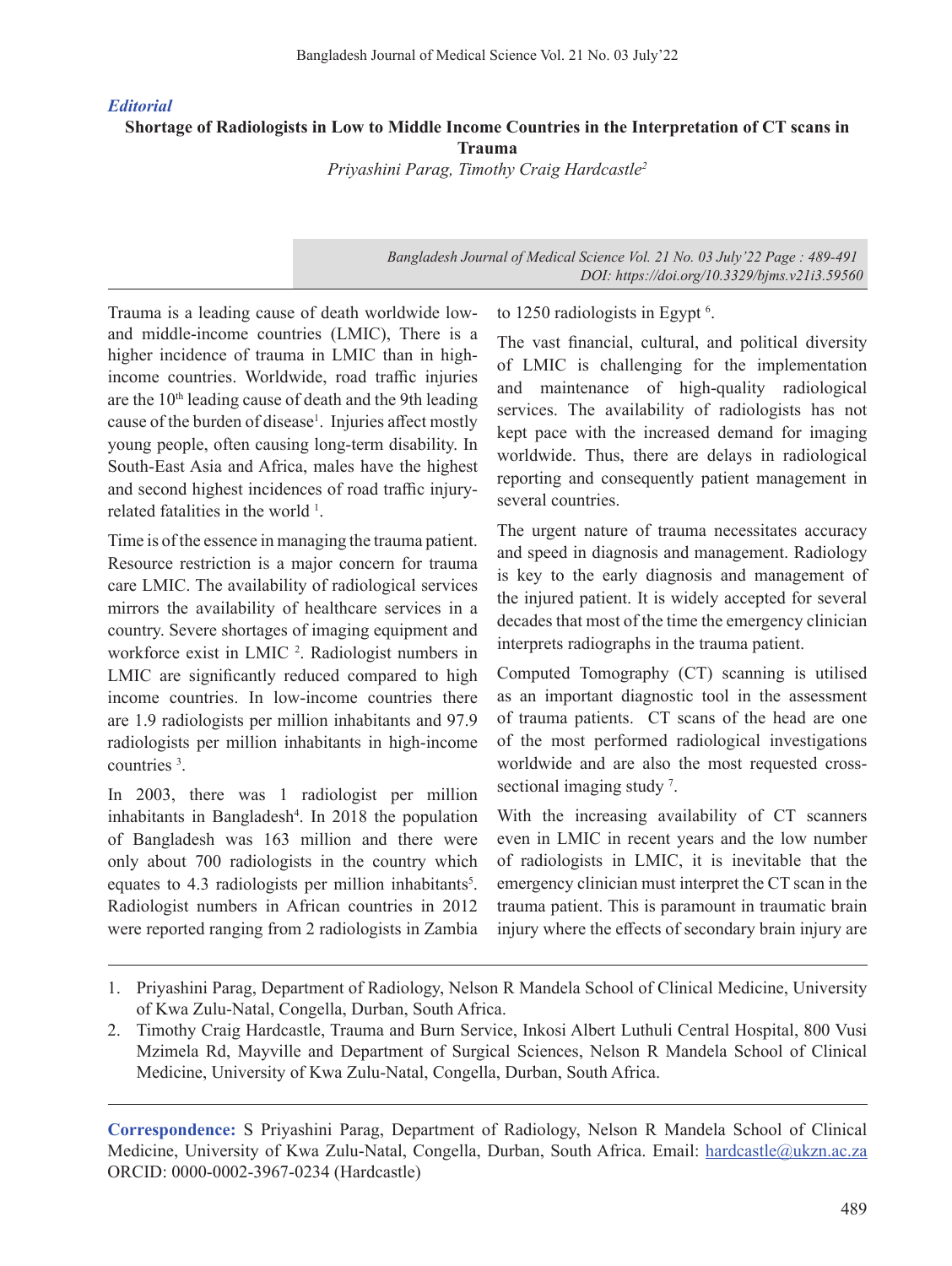potentially reversible.

Emergency CT scans in trauma are usually interpreted by the attending doctor and plans to manage the patient are implemented before the formal radiological report is available. In some instances, there is no radiological report. Even when the radiologist is on site, the formal radiological report may be delayed. For example, the radiologist may be reporting other emergency CT scans or busy with an ultrasound in ICU. Hence, the emergency clinician is the primary interpreter of the emergency CT scan and makes management decisions based on his/her interpretation.

There have been studies comparing radiologist and emergency physician interpretation of radiological examinations; with the majority of these focusing on radiographs and a few on CT brain scan interpretation. Internationally, there have been studies assessing the interpretation of CT brain scans by attending emergency physicians or neurosurgeons with the radiologist as the gold standard.

There have also been only a few studies internationally comparing the interpretation of body CT scans between surgeons and radiologists.

In the local scenario in KwaZulu-Natal and across South Africa, owing to the historical radiologist shortage and the urgent nature of CT head scans in trauma, the neurosurgeon has sole discretion in ordering these scans without prior discussion with the radiologist irrespective of the time of day. The neurosurgeon interprets the CT head and makes management decisions based on his/ her own interpretation. The radiology report is only issued

during normal work hours. Even if the CT scan is performed during normal working hours, the neurosurgeon reviews the scan and decides on the plan of management as soon as possible without waiting for the radiology report.

Radiologists are formally trained in image interpretation and are aware of imaging pitfalls and normal variants. The surgeon has the advantage of having assessed the patient clinically and views the CT scan for abnormalities that require urgent intervention.

In a study performed at our centre in South Africa regarding the interpretation of CT scans in Trauma: Surgeon vs Radiologist, we found that there is a discrepancy in the interpretation of emergency CT scans in trauma between the surgeon and radiologist, but this does not negatively influence patient outcome.<sup>8</sup>

Improved patient outcomes depend on organised trauma response systems which include diagnosis and management of the injury. In LMIC, the surgeon should be able to identify critical findings on a CT scan and decide on management of the patient. The trauma system model in LMICs is to standardize training and trauma care practices in LMICs. This should also encompass CT scan interpretation by the surgeon.

**Declaration:** This is an invited editorial and the authors declare no conflict of interest. The studies referred to were approved by relevant ethics committees and as such the editorial does not required ethical approval.